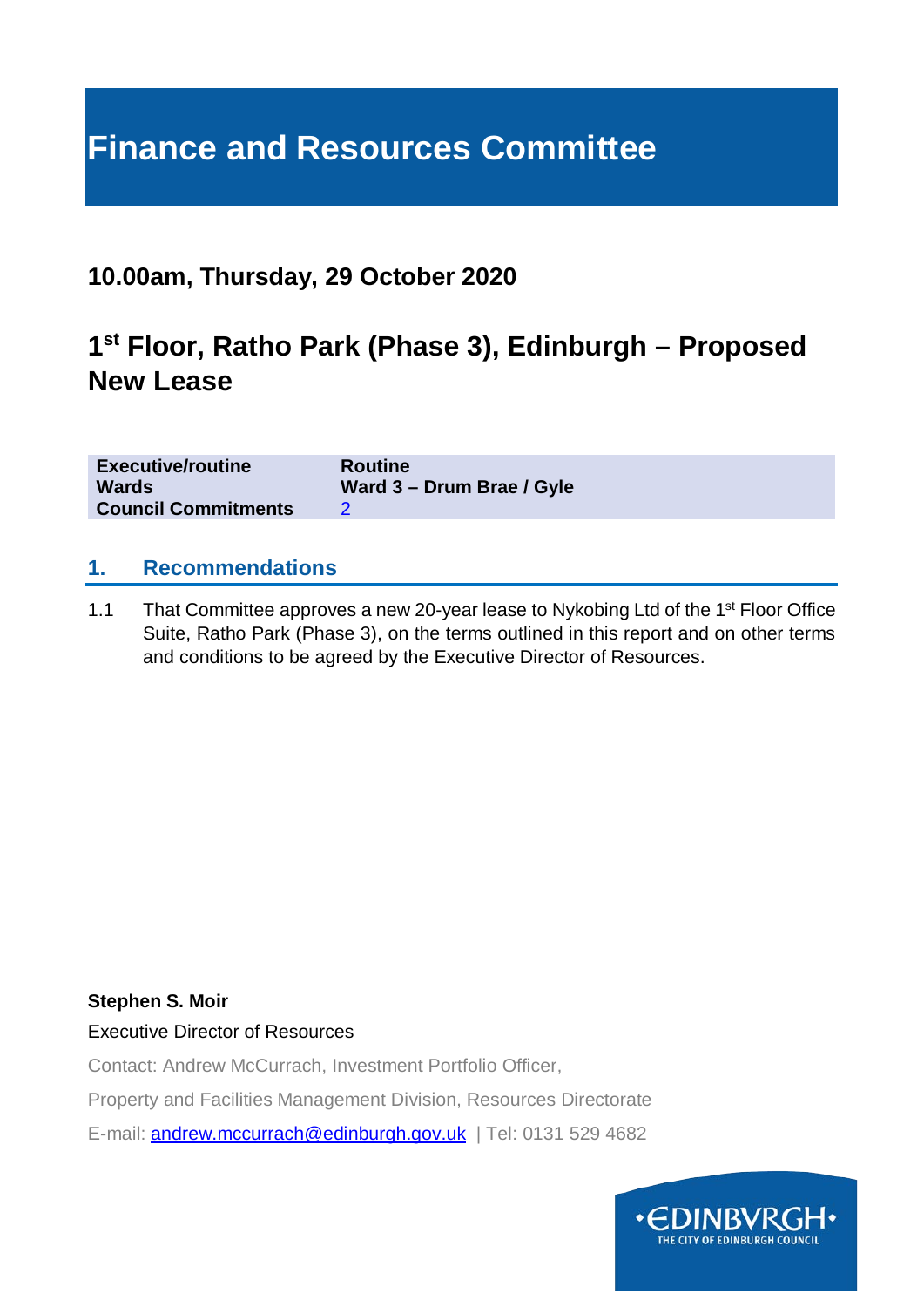**Report**

## **1st Floor, Ratho Park (Phase 3), Edinburgh – Proposed New Lease**

#### **2. Executive Summary**

2.1 The first-floor office suite at Phase 3 Ratho Park, Newbridge has been vacant since August 2018 with limited interest during marketing. This report seeks approval to grant a 20-year lease to Nykobing Ltd on the terms and conditions outlined in the report.

#### **3. Background**

- 3.1 The premises at Ratho Park is a modern office development built in 2007 by the EDI Group Ltd and formed part of a larger property portfolio acquired by the Council in 2010. The first floor extends to 755 sq m (8,127 sq ft) or thereby, as shown outlined red on the attached plan.
- 3.2 The property was previously leased to the Cheque Centre Ltd for use as their national office and call centre at a passing rent of £93,000 per annum, set in 2013. This lease came to an end when the company entered administration in August 2018 and the space has been actively marketed since this date, with limited interest.
- 3.3 Nykobing Ltd are a newly formed company who provide licensed private medical care. The proposed occupier will use the subject property as a Private Medical Centre, performing minor outpatient surgeries, with local rather than general anaesthetic.

#### **4. Main report**

- 4.1 The following terms have been provisionally agreed:
	- Subjects 1<sup>st</sup> Floor Office Suite, Ratho Park Phase 3;
	- Lease: 20 year lease from date of entry;
	- Break Option: Tenant only break on  $10<sup>th</sup>$  anniversary;
	- Rent: £81,270 per annum;

Finance and Resources Committee – 29 October 2020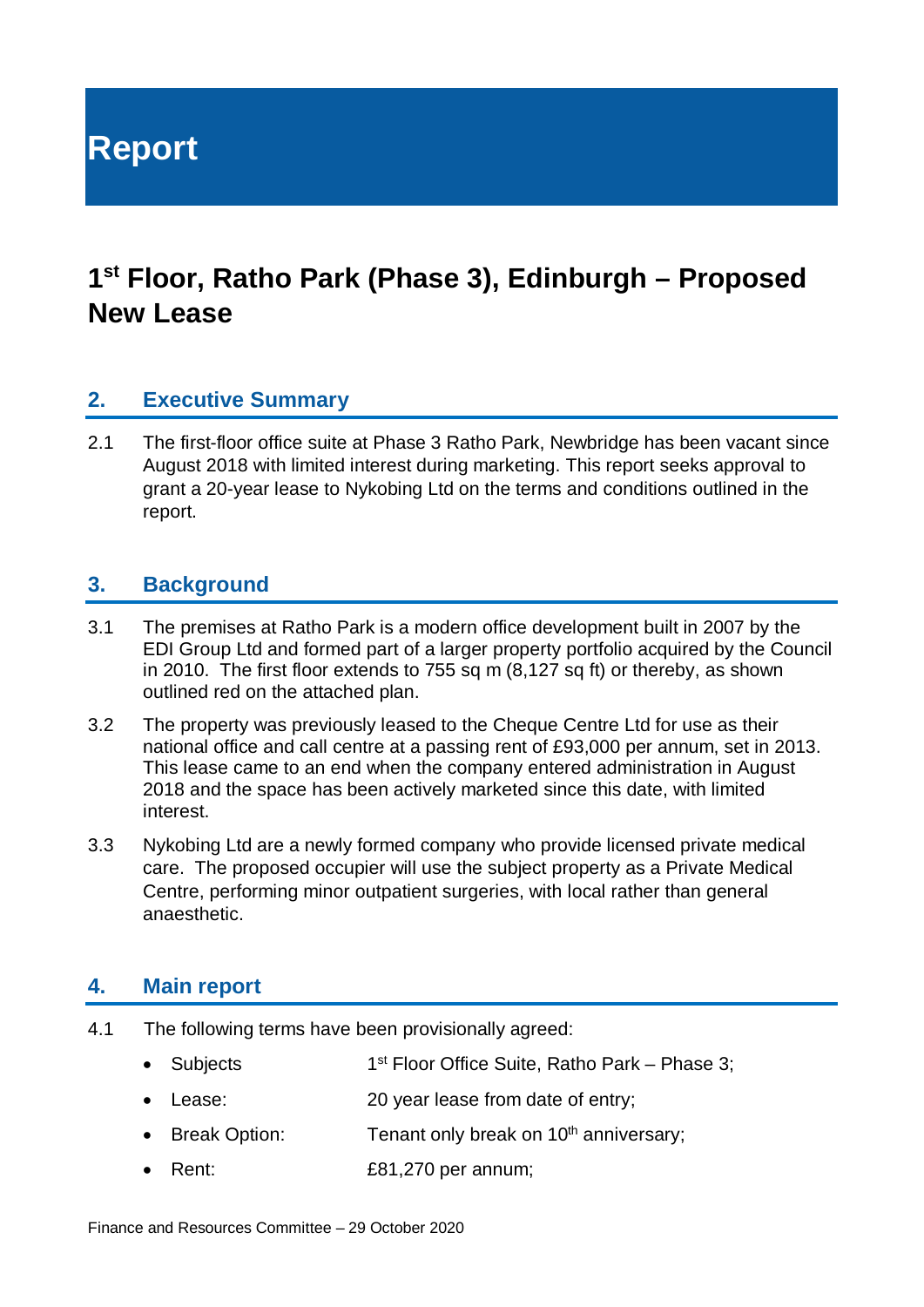- Rent Review: Upwards only on a five yearly basis;
- Use: Private medical centre:
- Repairs: Tenant full repairing and insuring obligation;
- Incentive: 15 month rent free:
- Costs: Each party to bear their own costs;
- Condition: Subject to planning permission for proposed use;
- Other Terms: As contained in the standard Council lease.
- 4.2 The rent equates to a rate of £10 per sq ft which is reflective of current market rental levels at Ratho for an office suite of this size. Since July 2020, the Investment Team have concluded two similar new lettings at Ratho Park, under delegated authority. These have resulted in 8,367 sq. ft of office space being leased, £78,188 of new income being generated and removal of void costs in the region of £79,750, before the proposed transaction is considered.

#### **5. Next Steps**

5.1 Following Committee approval, legal services will be instructed to progress the preparation of a new lease.

#### **6. Financial impact**

6.1 A new rental income of £81,270 per annum, will be payable to the General Property Account Removal. In addition the liability for vacant property costs in the sum of £77,000 per annum will be removed.

#### **7. Stakeholder/Community Impact**

7.1 Ward members have been made aware of the recommendations of the report.

#### **8. Background reading/external references**

8.1 N/A.

#### **9. Appendices**

9.1 Appendix 1 – Location Plan